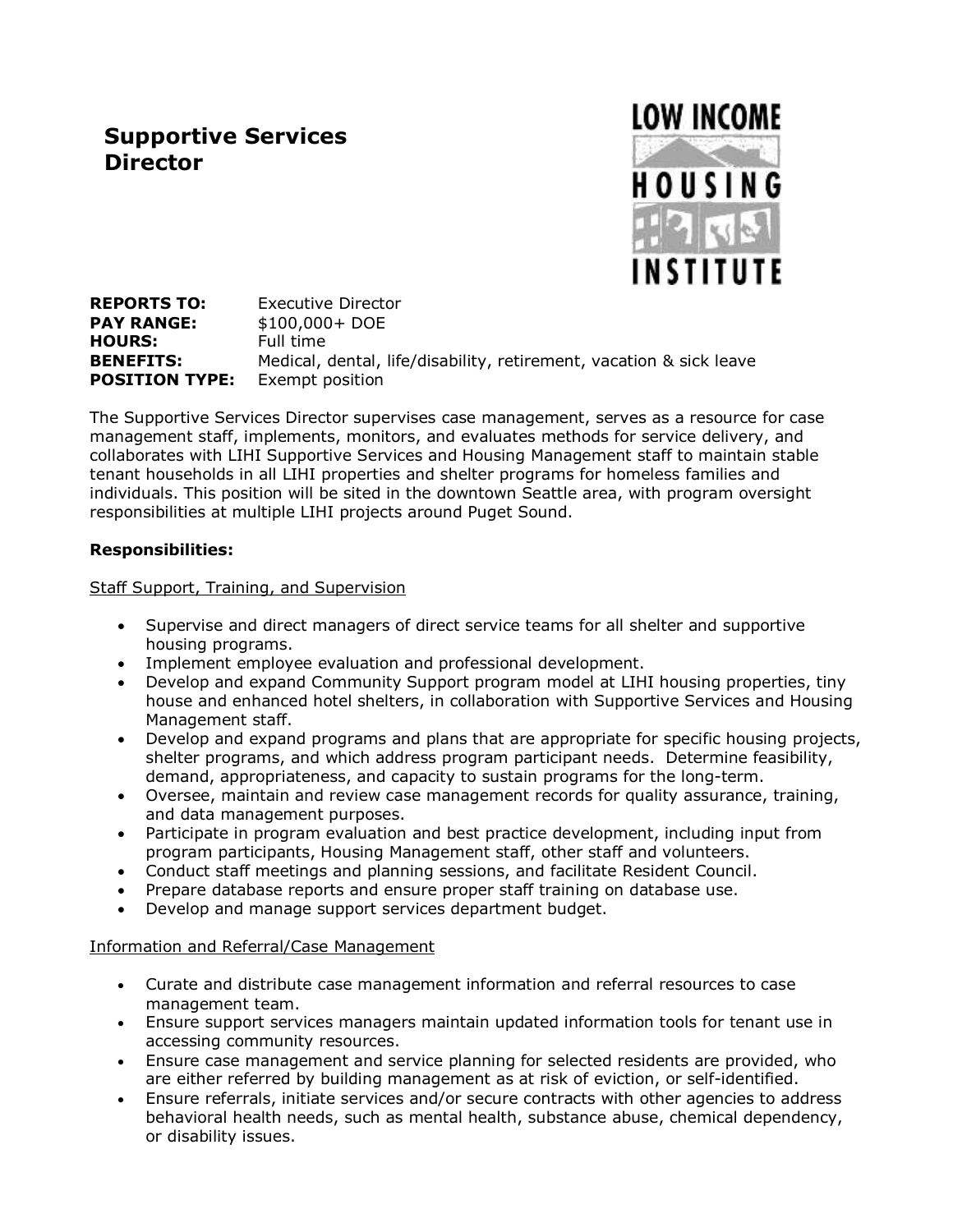- Oversee implementation of a housing first or harm reduction model in permanent supportive housing, tiny house villages and shelters.
- Build relationships and partnerships with local agencies to ensure adequate supports to meet the needs of LIHI residents.
- Work collaboratively with building management and Supportive Services staff to increase stability and retention of tenants in LIHI housing.

#### Community Building

- Ensure support services staff coordinate with community organizations, public agencies, and volunteers to ensure access to on- and off-site activities for residents.
- Oversee staff efforts to initiate and encourage resident involvement in community-building activities, such as community meetings, meals, and support groups.
- Produce as-needed written materials, including community newsletters, or support staff to complete this task.
- Ensure the development of resident communities that value cultural diversity.

### Grants and Advocacy

- Work with Fund Development, assist in funding requests and applications.
- Participate in fundraising for LIHI Supportive Services by providing information, organizing events, and helping maintain and grow community contacts.
- Participate in public policy advocacy, education and outreach efforts. Maintain contacts with public and private funders.
- Perform other related duties as required.

## **Qualifications:**

- Masters degree in social work (MSW) or similar field
- Minimum five years of experience supervising supportive services programs
- Demonstrated experience in developing and overseeing supportive services programs
- Experience working with homeless or low-income populations, including persons with mental health, physical disability, and substance abuse issues. Case management experience is required.
- Experience developing and managing department and program budgets.
- Knowledge of typical resources for homeless, low-income, and elderly people.
- Ability to work well with community agencies and public funders.
- Commitment to operating permanent supportive housing and programs on a housing-first model.
- Commitment to social change through the empowerment of low-income people.
- Excellent communication skills, both written and verbal. Ability to represent LIHI and speak to a wide range of audiences.
- Current driver's license and reliable transportation.
- Versed in Microsoft Office, versatile in tracking program objectives using database tools.
- Must pass background and drug screenings.

#### **Preferred Qualification**

 Licensed Mental Health Counselor (LMHC) or equally qualified licensed mental health practitioner.

New hires must be fully vaccinated against COVID-19 by their start date; except where accommodations are required **by law. Proof of COVID-19 vaccine is required unless an accommodation is made.**

The Low Income Housing Institute is an equal opportunity employer. Qualified members of historically marginalized and *underrepresented communities are encouraged to apply. LIHI participates in the e-verify system.*